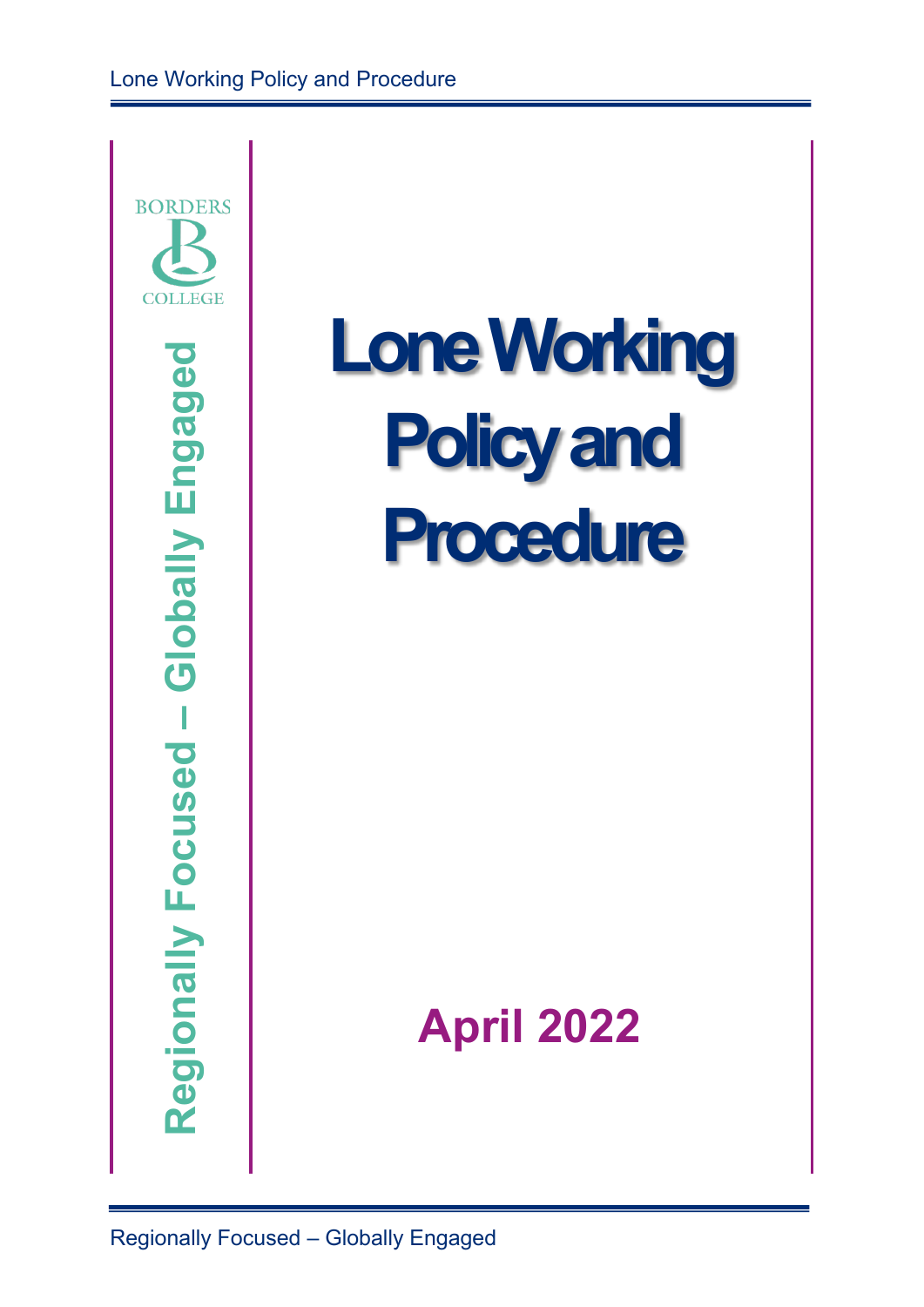## **History of Changes**

| <b>Version</b> | <b>Description of Change</b>             | <b>Authored by</b>  | <b>Date</b> |
|----------------|------------------------------------------|---------------------|-------------|
| 1.1            | New policy and Procedure                 | <b>K</b> Drum       | 20/07/16    |
| 2.1            | Complete review of policy &<br>procedure | <b>K Fitzgerald</b> | 08/04/2022  |
|                |                                          |                     |             |
|                |                                          |                     |             |
|                |                                          |                     |             |
|                |                                          |                     |             |
|                |                                          |                     |             |
|                |                                          |                     |             |
|                |                                          |                     |             |
|                |                                          |                     |             |
|                |                                          |                     |             |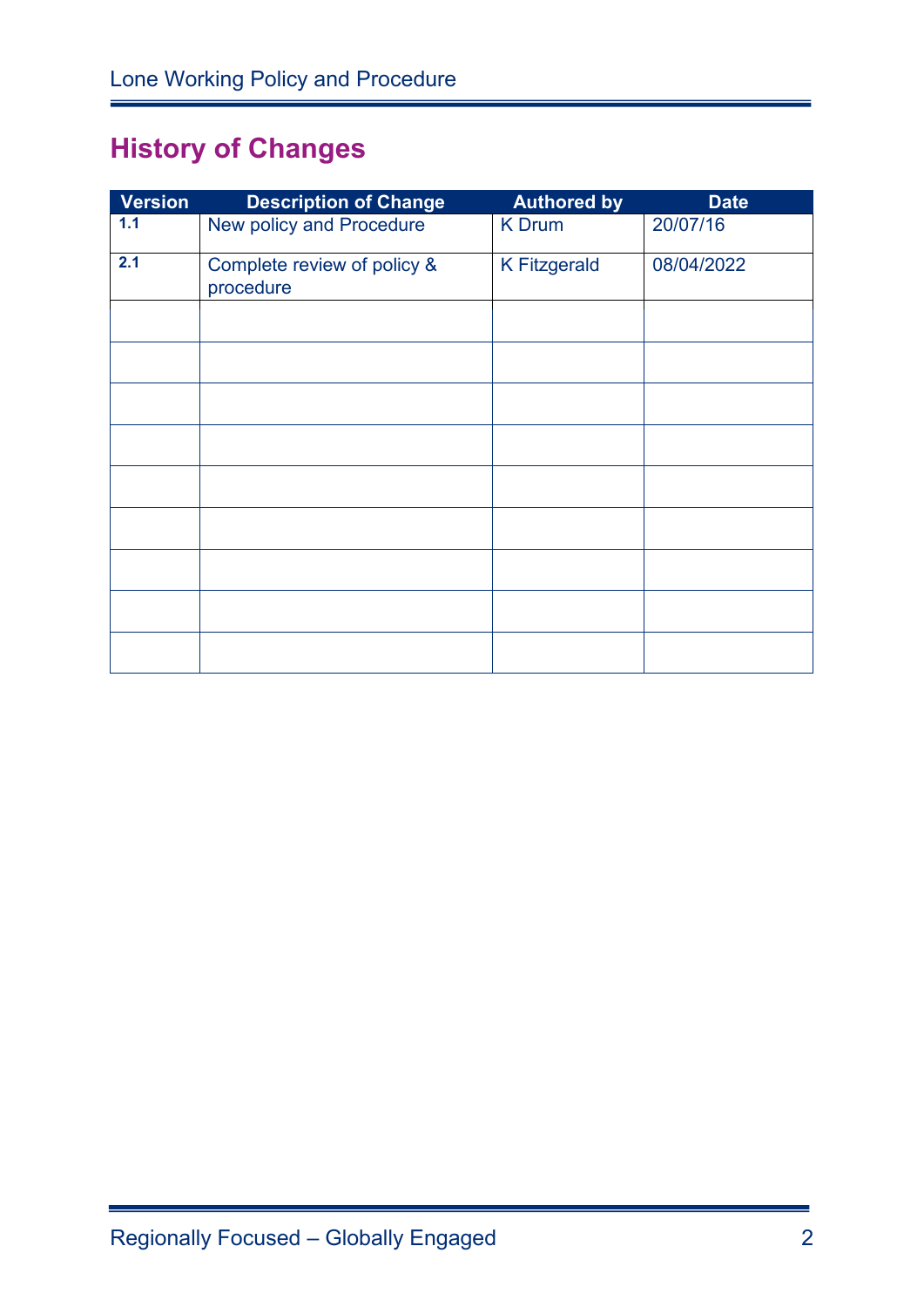## **Lone Working Policy**

## **1. Introduction**

Borders College will ensure, so far as is reasonably practicable, that employees and self-employed contractors who are required to work alone or unsupervised for significant periods of time are protected from risks to their health and safety. Measures will also be adopted to protect anyone else affected by solitary working.

The Lone Working Policy and Procedures together with staff development and training is intended to enable staff to recognise particular risks associated with unaccompanied working and ensure that safety precautions and emergency procedures are understood. It will also assist staff to identify and respond correctly to hazards arising during lone working situations.

The purpose of this Policy is to:

- Increase staff awareness of lone working and to set out the process for ensuring the safety of staff working alone.Working alone is not in itself against the law, and it will often be safe to do so.
- Ensure that we consider carefully any health and safety risks for people working alone, and address any risks identified. Which will identified by completing a bespoke risk assessment, as and when required.

### **2. Scope**

- 2.1 This procedure applies to employees, who, in the course of their work, from time to time work in areas of isolation from other workers. It may include work on and off site. Lone working does not include being the only member of staff in an office when others are present in the building. The procedure does not cover staff travelling on ad-hoc business trips home or abroad.
- 2.2 Also excluded is work carried out by contractors and service providers arranged by Estates and managers directly. The College has a responsibility for the health and safety of any contractors doing work for them. Estates and relevant managers will be responsible for covering any lone working relating to contractors' work.

## **3. Key Principles**

3.1 The Health and Safety Executive define a lone worker as:

'those who work by themselves without close or direct supervision'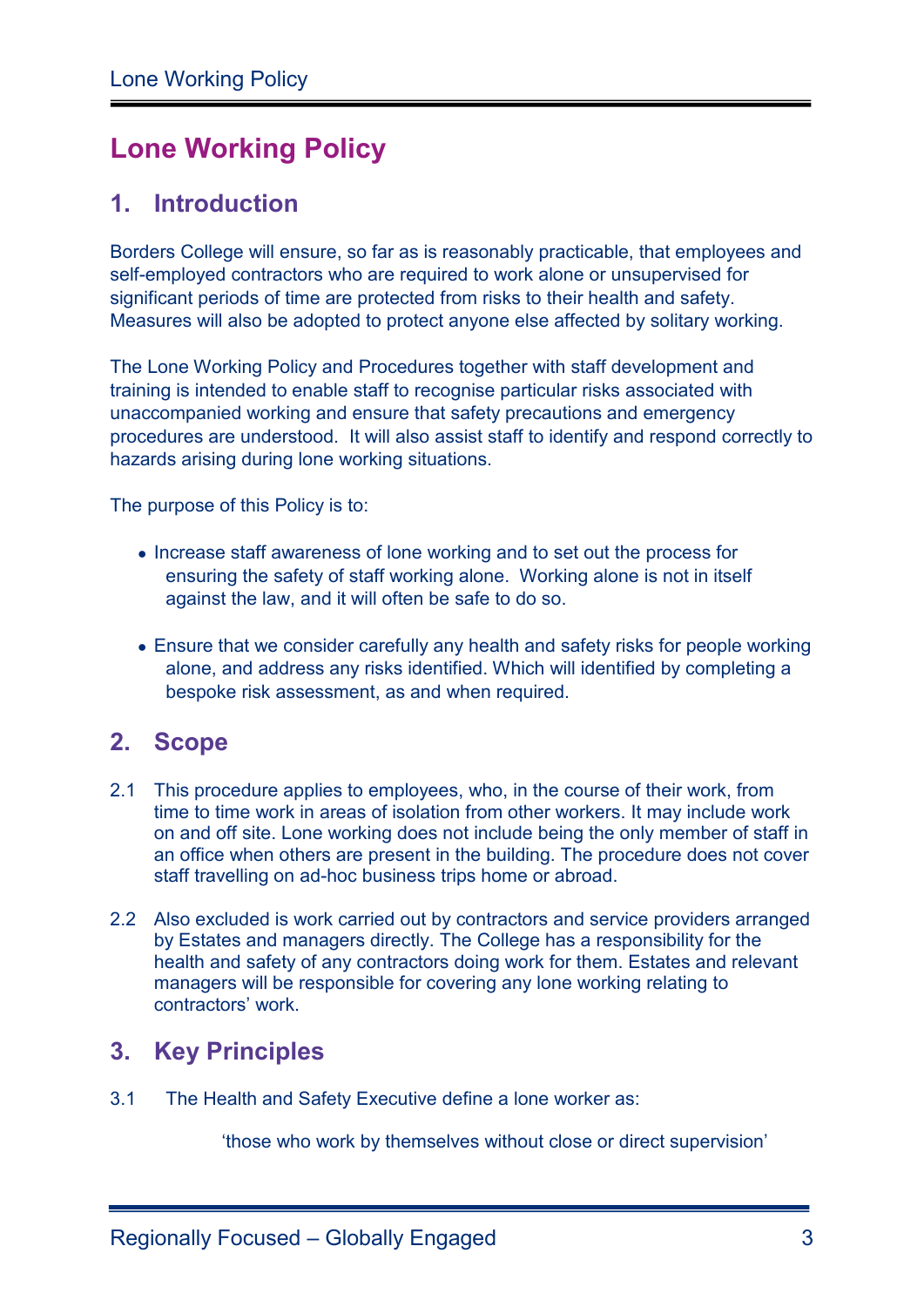- 3.2 The College will ensure that all activities that come within the definition of 'lone working' will be suitably risk assessed and appropriate control measures put in place, once a bespoke risk assessment has been produced.
- 3.3 The College will ensure that there are the organisational structure, defined roles and responsibilities, communication links and support in place to help lone workers if they need assistance.
- 3.4 The College will identify those with responsibility for the safe management of lone workers.
- 3.5 Procedures are in place to report, record and investigate any incidents that occur as a result of line working.
- 3.6 The College will ensure that staff engaging in lone working will have the appropriate training, information and procedures to allow them to carry out their activities in a safe manner
- 3.7 Staff who are defined as 'lone workers' must inform their line manager of any incidents, including threatening behaviour, that occur whilst they are carrying out their duties.

#### **4. Responsibilities**

- 4.1 The Health and Safety Committee have the responsibility for approving this Policy.
- 4.2 The Health and Safety Manager has responsibility for
	- updating this policy in line with current legislation and best practice
	- giving advice and guidance to managers and staff around lone working
	- Investigate, where appropriate, any incidents in connection with lone working
- 4.3 Managers have a responsibility to:
	- ensure lone working is covered by departmental risk assessments.
	- ensure that all relevant policies and procedures are implemented and disseminated to lone working staff for whom they are responsible
	- ensure that individuals involved in lone working have the appropriate information, instruction and training
	- carry out regular reviews of arrangements to ensure that all measures are effective and continue to meet the requirements of the lone worker.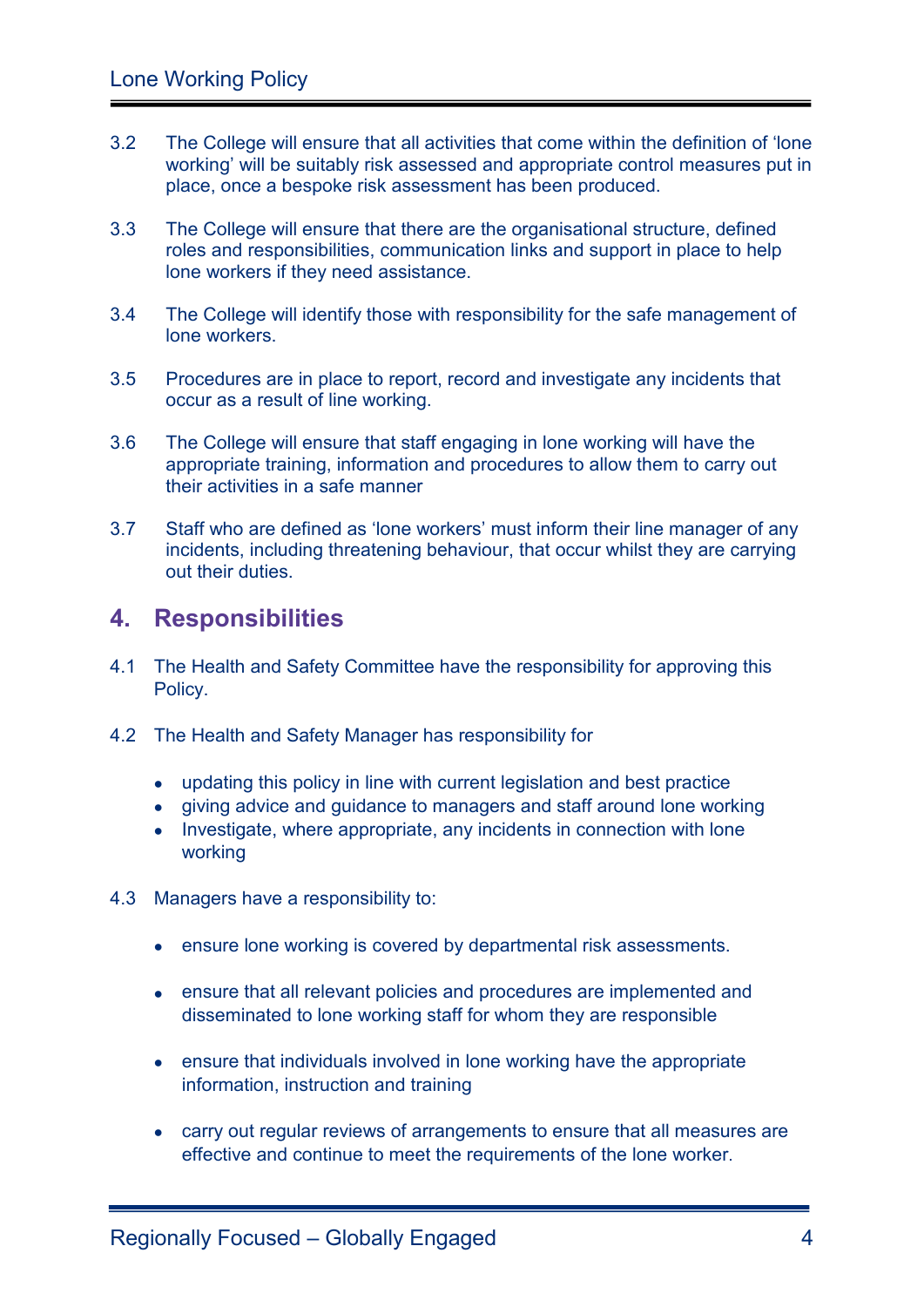- 4.4 All staff have a responsibility to:
	- abide by the Key Principles of this Policy
	- take reasonable steps to ensure their own safety and that of others
	- report to their line manager any accidents, incidents or near misses that occur while working alone
	- advise their line manager of any health conditions that may increase the risk from working alone

#### **5. Related Documents**

- 5.1 Health and Safety Procedures Manual
- 5.2 Violence and Aggression at Work Procedure
- 5.3 Related legislation and Approved Guidance
	- Health and Safety at Work Act 1974
	- Management of Health and Safety at Work Regulations 1999

Working Alone – HSE Guidance not INDG73

#### **6. Review**

This policy will be reviewed every three years or more regularly if required.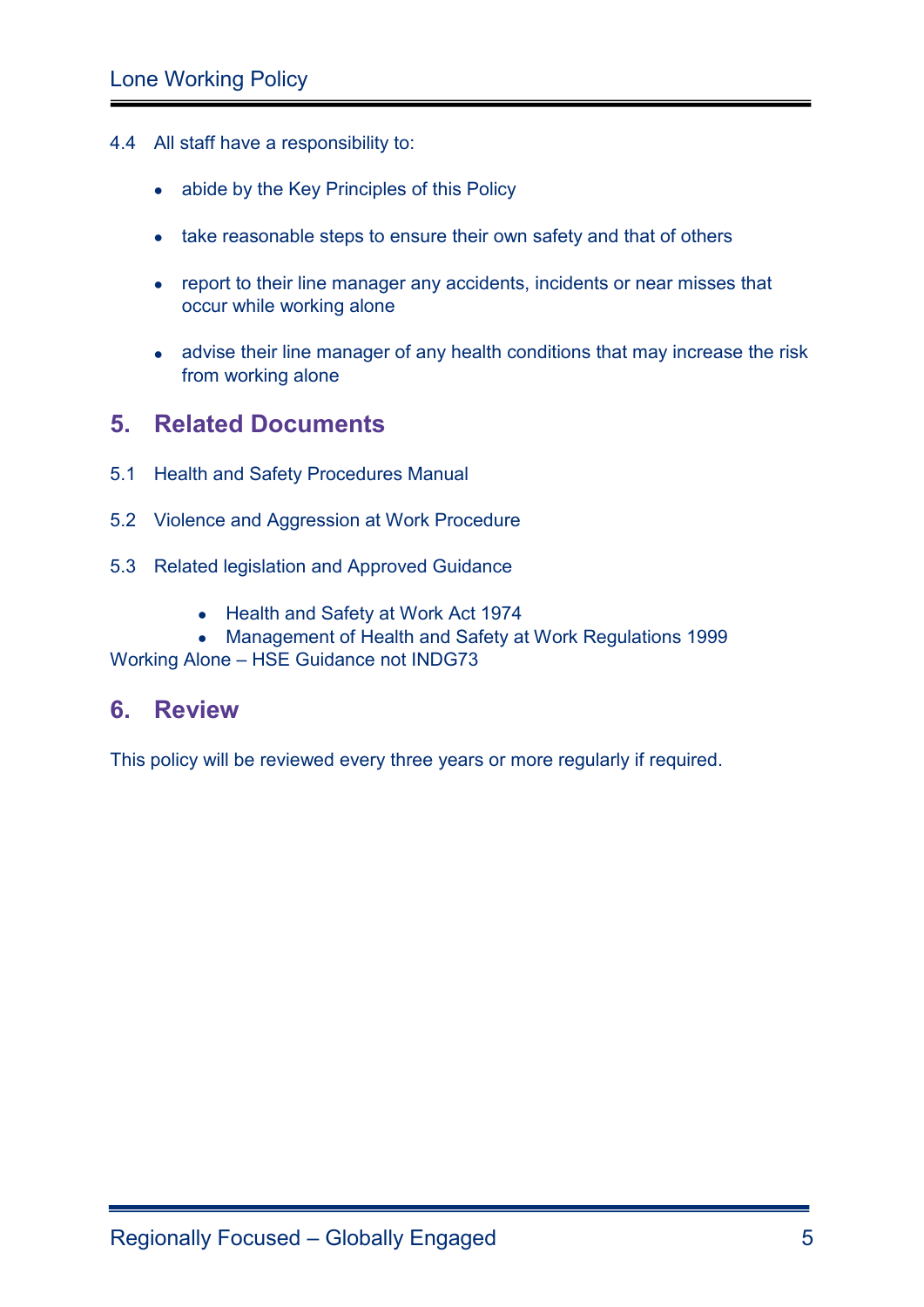## **Lone Working Procedure**

## **1. Lone Workers**

#### **1.1 Definition**

Lone Working is the term given to employees, contractors, and service providers, self-employed etc. who throughout the course of their work, at times work in areas of isolation from other workers. This type of work may include on and off site work. Lone Working does not include being the only class tutor on a given premises or working in a single - occupancy office when others are present in the building.

#### **1.2 Authorised Lone Working**

The following circumstances are considered as examples of authorised lone working; these activities will be risk assessed by the appropriate person, as part of the College Risk Management procedures;

- Facilities team members or other staff opening up and closing premises
- Key-holders called out to investigate alarm activations
- Staff travelling between College premises or on College business during working hours
- Staff arranging or monitoring work placements
- Staff carrying out student or candidate interview/assessments
- Staff carrying out mentoring visits
- Contractors, suppliers, consultants, public service workers and others not employed by the College but working on-site alone

#### **1.3 Unauthorised Lone Working**

- Working at Height
- Work on fixed electrical supply
- Confined Spaces
- Hot Works
- Moving / carrying of large, heavy or awkward loads
- Any activity not covered by the College risk assessment procedures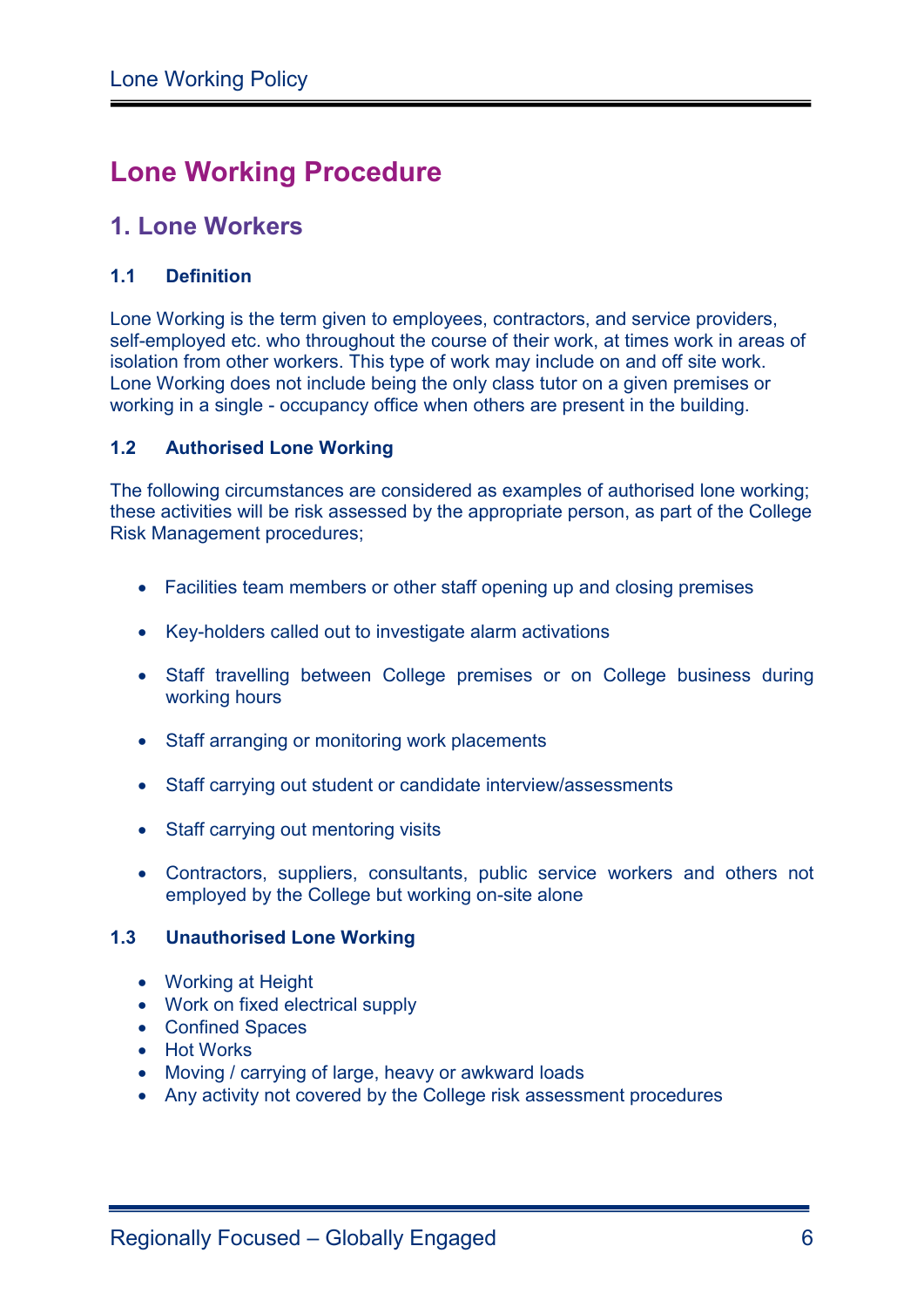## **2. Risk Assessment**

Lone working is not in itself against the law and it will often be safe to do so. However the Health and Safety at Work Act 1974 and Management of Health and Safety at Work Regulations 1999, put a duty on employers to consider carefully any health and safety risks arising from lone working and put control measures in place to avoid or reduce these risks.

All risk assessments will be undertaken by the Departments involved and forwarded to the H&S Manager for checking and recording in the shared area. All Departments should consider "lone working" when reviewing and assessing risk.

Risk assessment shall help decide the appropriate level of supervision or additional controls required for reducing risk to lone workers. When risk assessment shows that it is not possible for the work to be done safely by a lone worker, the College will either cancel the work or arrange for appropriate supervision/support.

#### **2.1 Identify Hazards**

Lone workers should not be at more risk than other employees. (This may require additional risk-control measures.) Precautions will take account of normal work and foreseeable emergencies, e.g. fire, equipment failure, illness and accidents.

When lone working takes place you should consider the following:

- does the workplace or environment present a specific risk to the lone worker?
- is there a safe way in and a way out for one person?
- can one person safely handle all the plant, substances and goods involved in the work?
- is there a risk of violence from students or members of the public? (See Violence and Aggression at Work Procedures – available on website)
- potential communication problems and how will the person be able to get help in an emergency?
- is the person medically fit to work alone?

#### **2.2 Risk Control Measures**

Lone workers are by definition not under constant supervision. However managers can ensure that employees understand the risks associated with working alone and the relevant control measures/precautions in place. Examples of control measures/precautions are as follows:

- Colleagues/ managers periodically visiting and observing staff working alone;
- where applicable, regular contact between the lone worker and Line Manager using either a telephone or e-mail;
- Ensure a fully charged mobile phones is available for contact purposes
- Where applicable, devices designed to sound an alarm in the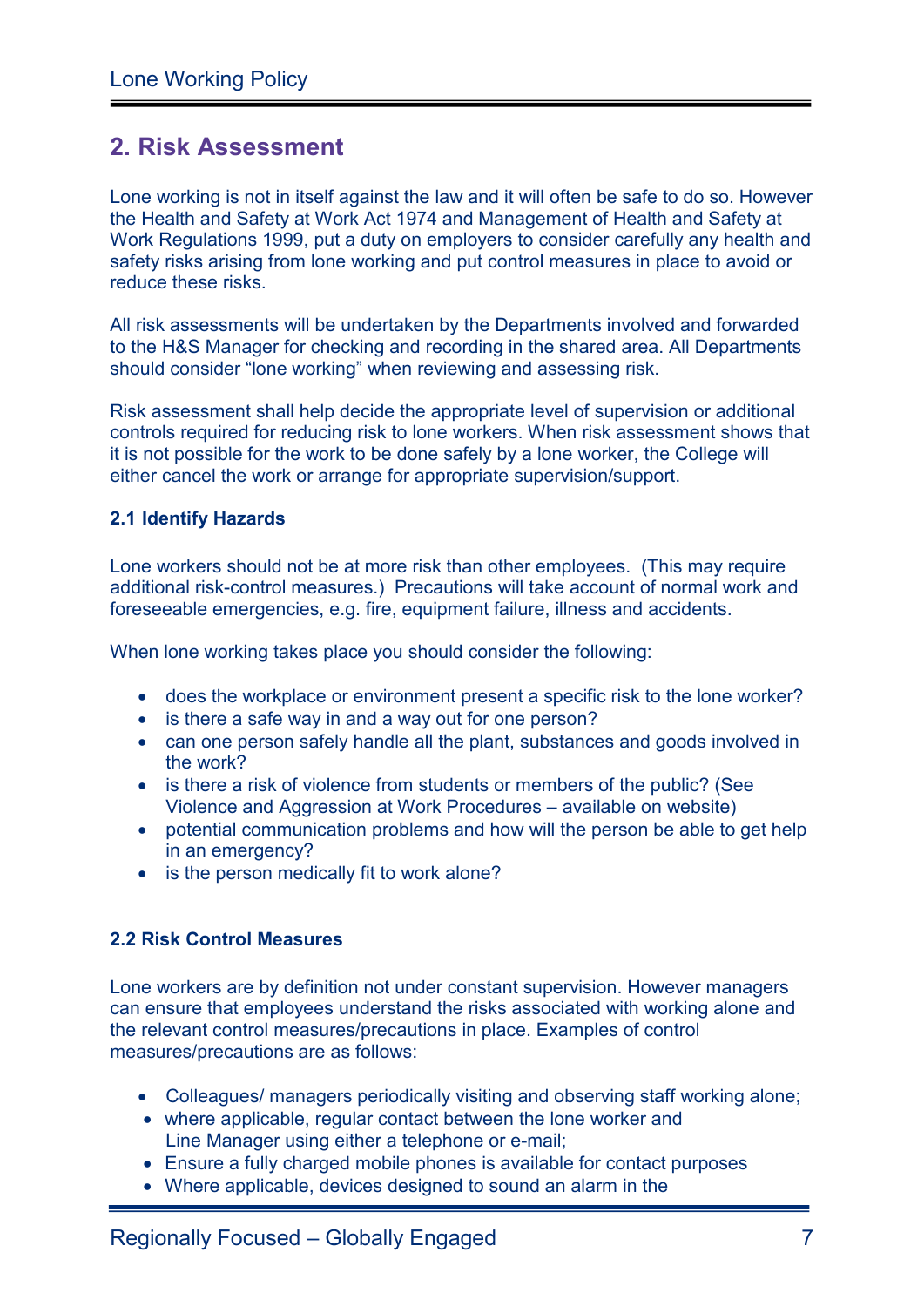event of an emergency and which are operated manually; e.g. personal alarms

- Checks that a lone worker has returned to their normal place of work once they have completed their task.
- Keeping an up to date, current diary of visits and scheduled events with contact names and numbers; and provide access to this for the Dept. at all times; .e.g. outlook calendar.
- Ensure any changes to appointment schedules are recorded to reflect an accurate schedule for each day.
- If on another premises staff should ensure they follow any sign in procedure in operation.

## **3. Lone Working Procedures**

- **3.1** Although lone workers cannot be subject to constant supervision, the College is committed to ensuring their health and safety at work. Supervision can help to ensure that staff understand the risks associated with their work and that the necessary safety precautions are carried out. Line Managers can also provide guidance in situations of uncertainty.
- **3.2** Information about emergency procedures and danger areas must be given to lone workers (e.g. contractors) who visit any of the Colleges campuses.
- **3.3** Staff working on premises where there are no other persons present should; avoid, so far as is reasonably practicable any hazardous activities; they should work close to a telephone with a direct outside line; inform a reliable member of the family, friend or colleague of their location and expected time of departure; inform such person of their actual departure; instruct such person of action to take if confirmation of safe return is not received e.g.; contact a College keyholder or the Emergency Services.
- **3.4** All incidents/accidents and instances of threatening behaviour, that occur when a staff member is lone working, must be reported to H&S Manager using the appropriate forms, which are all located on the staff Intranet.
- **3.5** All lone working activity must be risk assessed as part of the departmental risk assessment and any activity not included must be assessed separately prior to visit. The H&S Manager can advise or assist if required.
- **3.6** Some lone working activities such as candidate interviews, work placement visits, student mentoring or assessments may make an employee feel they are at risk due to threatening behaviour and that they should terminate the visit. If this is the case then the following guidelines should be followed:
	- If you feel it is safe to do so and will not make the situation worse, tell the person that their behaviour is not acceptable and if they continue, the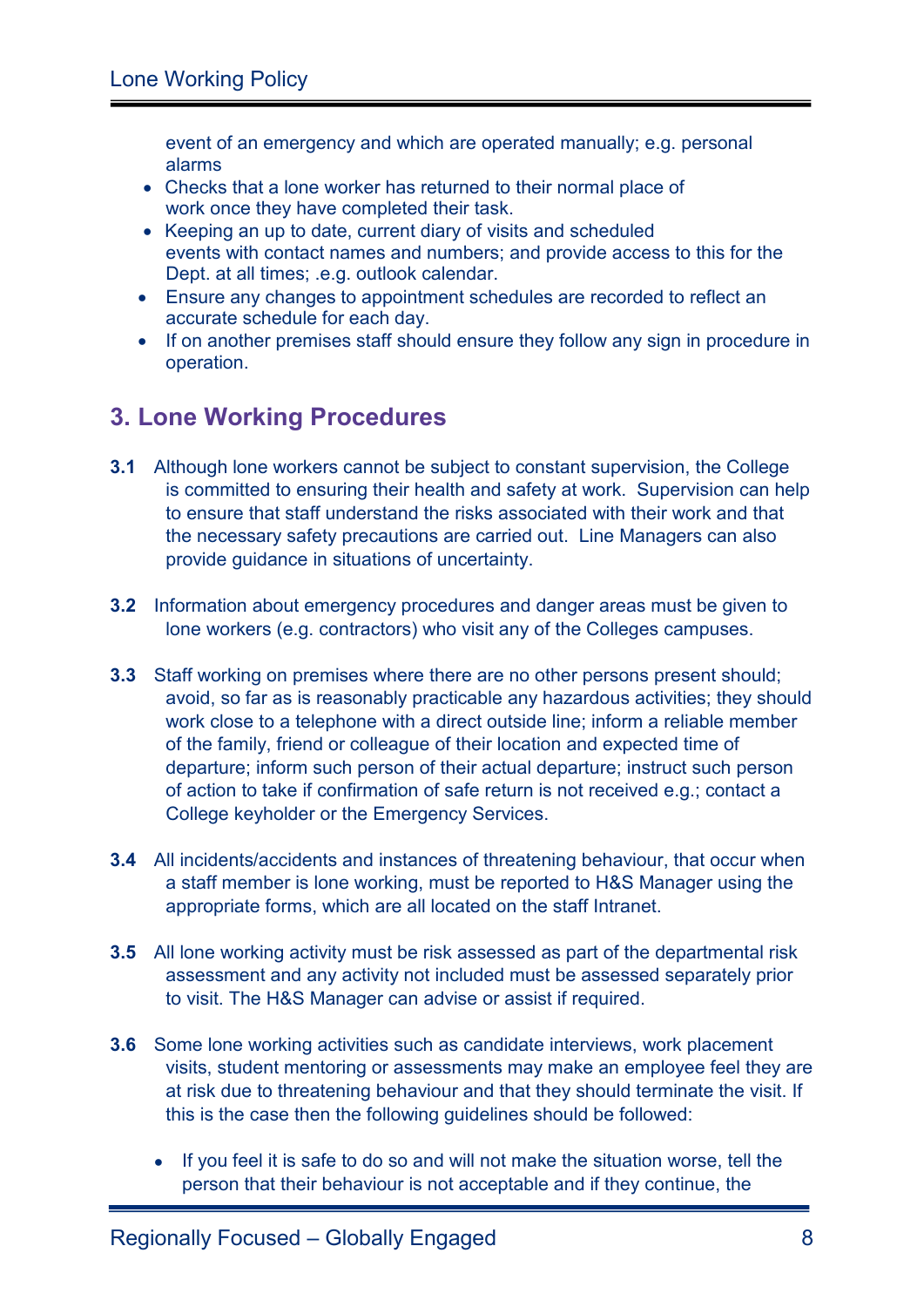appointment will be terminated

- If you feel that it would make the situation worse by indicating they are going to leave, then offer another reason to go such as:
	- You need to collect something from the car
	- **You need to take an urgent call**
- **3.7** Staff will be required to follow the safe working procedures which will include the provision of first aid, communication procedures and awareness of emergency procedures. All employees are required to co-operate with these procedures to ensure safe working and to report any concerns to line manager
- **3.8** When working in other premises, staff must ensure the follow the sign in/out procedures in operation

## **4. Monitoring**

Procedures must be put in place to monitor lone workers as effective means of communication are essential. This may include:

- Maintaining a log of visits and noting any significant issues
- Implementing a system to ensure lone workers have left an appointment or lone working activity
- Risk assessments reviewed regularly to ensure control measures are effective
- Periodic contact made with lone workers by College to check progress, this would be proportional to the risk level of the activity

## **5. Information and Training**

- **5.1** Employees and others involved in lone working will be given all necessary information, instruction, training and supervision to enable then to recognise the hazards and appreciate the risks involved in lone working.
- **5.2** Appropriate training should be determined when reviewing the departmental risk assessment, as a result of an incident investigation or as part of the staff performance and development review
- **5.3** Training is particularly important where there is limited supervision in order to control, guide and help in situations of uncertainty. It may be critical to avoid panic reactions in unusual situations, and lone workers, therefore, need to understand fully the risks involved in the work, the necessary precautions and be sufficiently experienced. Managers should, therefore, establish clear procedures to set limits as to what can and cannot be done whilst working alone, and, where appropriate, when to stop the work and seek advice.